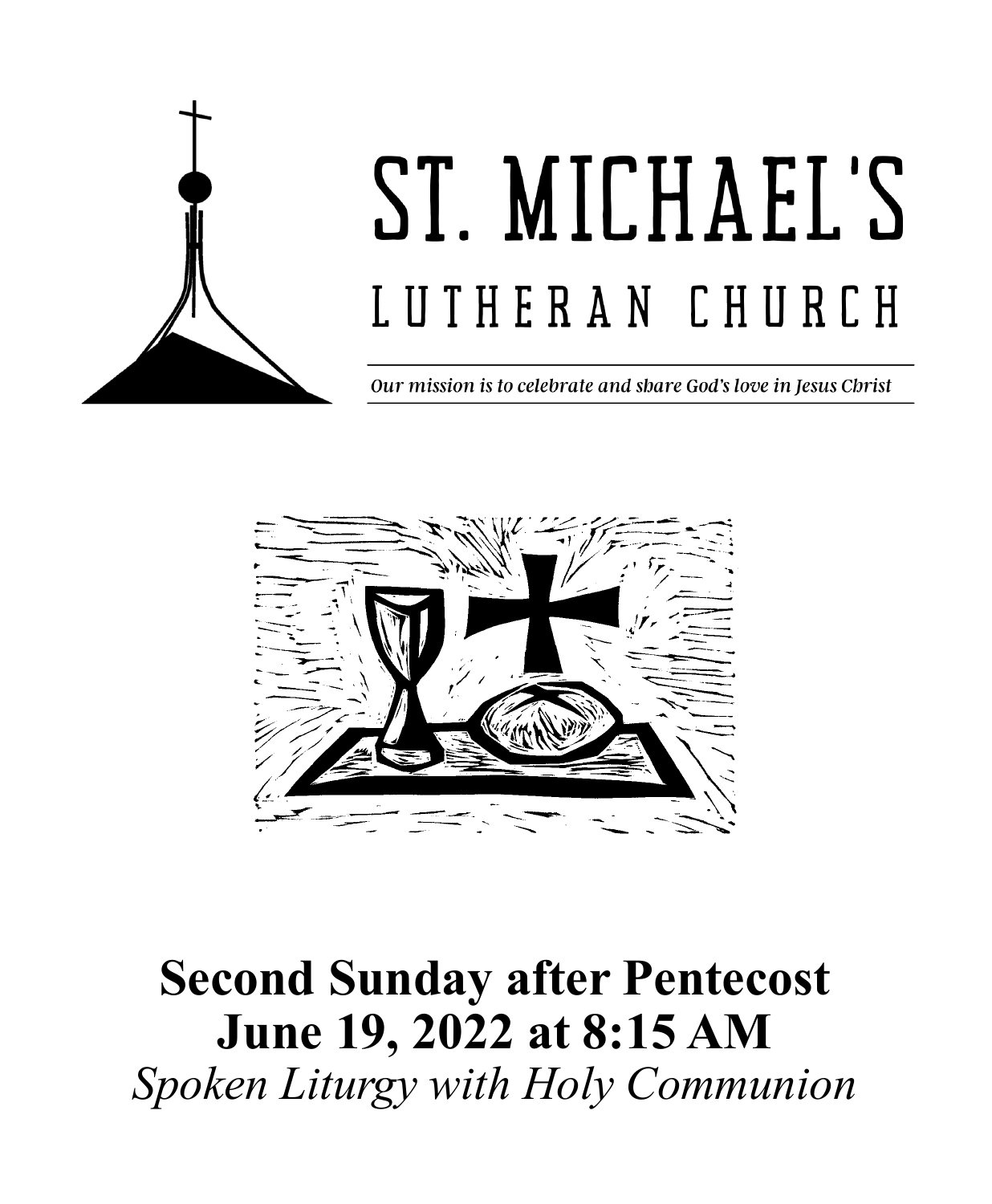#### **INTRODUCTION**

*This Sunday's texts paint startling pictures of the horrific nature of sin. The church's repeated celebration of holy communion counters that tragic reality in a continued showing forth of the death of Jesus until he comes again. It is a dramatic declaration of "how much God has done for you."*

#### **WELCOME & ANNOUNCEMENTS**

#### **GATHERING**

*The Holy Spirit calls us together as the people of God.*

*The assembly is invited to stand. All may make the sign of the cross, the sign that is marked at baptism, as the presiding minister begins.* **CONFESSION AND FORGIVENESS**

Pastor: Blessed be the holy Trinity,  $\pm$  one God, whose steadfast love endures forever. **ALL: Amen.**

Pastor: Let us confess our sin in the presence of God and of one another.

*Silence is kept for reflection.*

Pastor: Merciful God,

**ALL: we confess that we have not followed your path but have chosen our own way. Instead of putting others before ourselves, we long to take the best seats at the table. When met by those in need, we have too often passed by on the other side. Set us again on the path of life. Save us from ourselves and free us to love our neighbors.**

**Amen.**

Pastor: Hear the good news! God does not deal with us according to our sins but delights in granting pardon and mercy. In the name of  $\pm$  Jesus Christ, your sins are forgiven. You are free to love as God loves.

#### **ALL: Amen.**

#### **GREETING**

Pastor: The grace of our Lord Jesus Christ, the love of God, and the communion of the Holy Spirit be with you all. **ALL: And also with you**.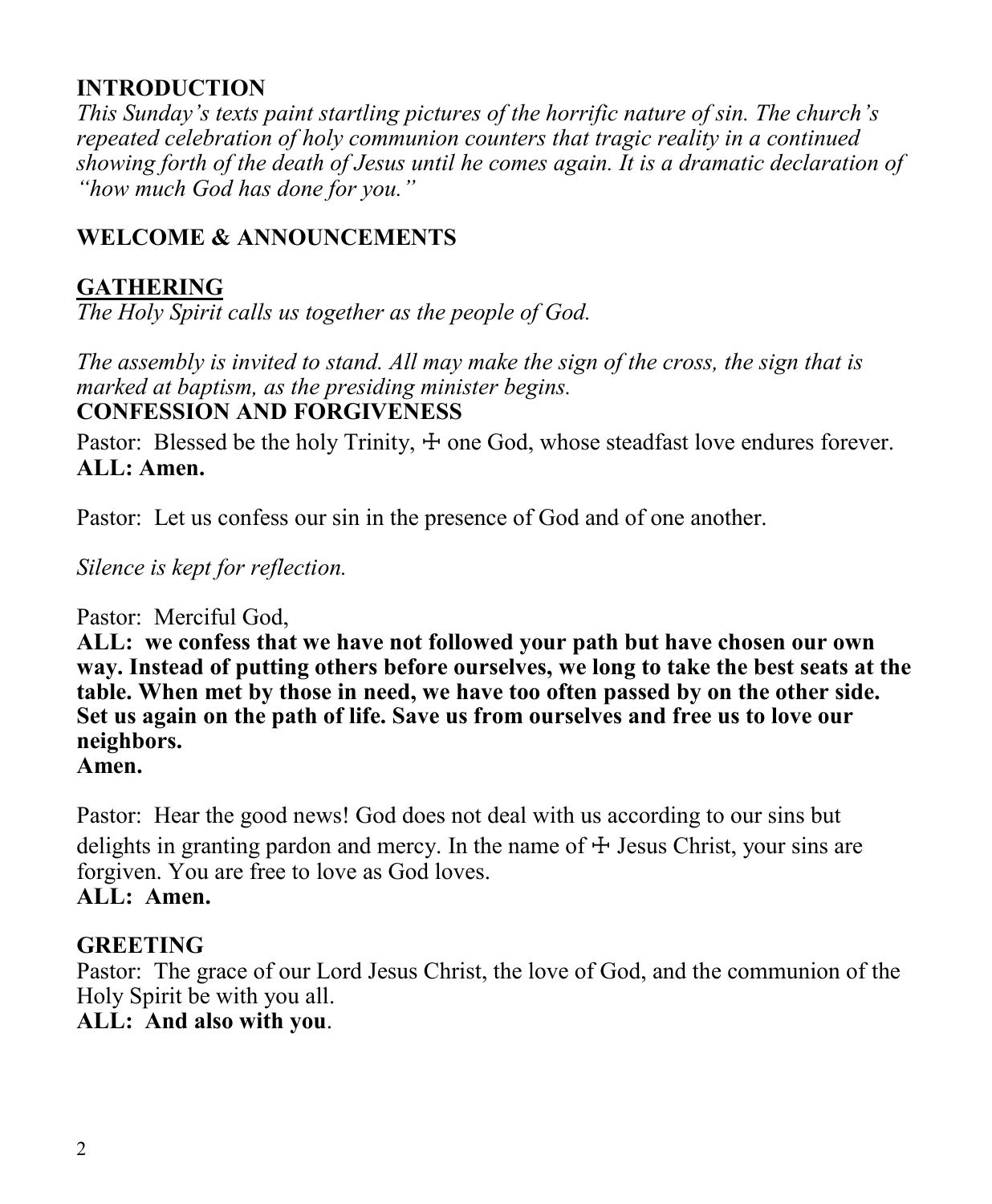#### **DIALOGUE**

Leader: You are the treasured people of the Lord,

**ALL: a people holy to the Lord our God.**

Leader: Keep the words of the Lord in your heart; teach them to your children.

**ALL: Talk about them when you are at home and when you are away, when you lie down and when you rise.**

Leader: One does not live by bread alone,

**ALL: but by every word that comes from the mouth of the Lord.**

#### **PRAYER OF THE DAY**

Pastor: Let us pray. O Lord God, we bring before you the cries of a sorrowing world. In your mercy set us free from the chains that bind us, and defend us from everything that is evil, through Jesus Christ, our Savior and Lord.

*The assembly is seated.*

#### **WORD**

*God speaks to us in scripture reading, preaching and song.* 

#### **FIRST READING** Isaiah 65:1-9

*The prophet announces God's impatience. The people's self-absorption is idolatry, and images of practices that displease God fill this reading. Like a vintner who crushes the grape to release the wine, God will use Israel's exile to establish a new community of the faithful.*

Lector: A reading from Isaiah.

<sup>1</sup>I was ready to be sought out by those who did not ask, to be found by those who did not seek me. I said, "Here I am, here I am," to a nation that did not call on my name.  $2I$  held out my hands all day long to a rebellious people, who walk in a way that is not good, following their own devices;  $3a$  people who provoke me to my face continually, sacrificing in gardens and offering incense on bricks; <sup>4</sup>who sit inside tombs, and spend the night in secret places; who eat swine's flesh, with broth of abominable things in their vessels; <sup>5</sup>who say, "Keep to yourself, do not come near me, for I am too holy for you." These are a smoke in my nostrils, a fire that burns all day long. <sup>6</sup>See, it is written before me: I will not keep silent, but I will repay; I will indeed repay into their laps  $\frac{7}{1}$ their iniquities and their ancestors' iniquities together, says the LORD; because they offered incense on the mountains and reviled me on the hills, I will measure into their laps full payment for their actions. <sup>8</sup>Thus says the LORD: As the wine is found in the cluster, and they say, "Do not destroy it, for there is a blessing in it," so I will do for my servants' sake, and not destroy them all. <sup>9</sup>I will bring forth descendants from Jacob, and from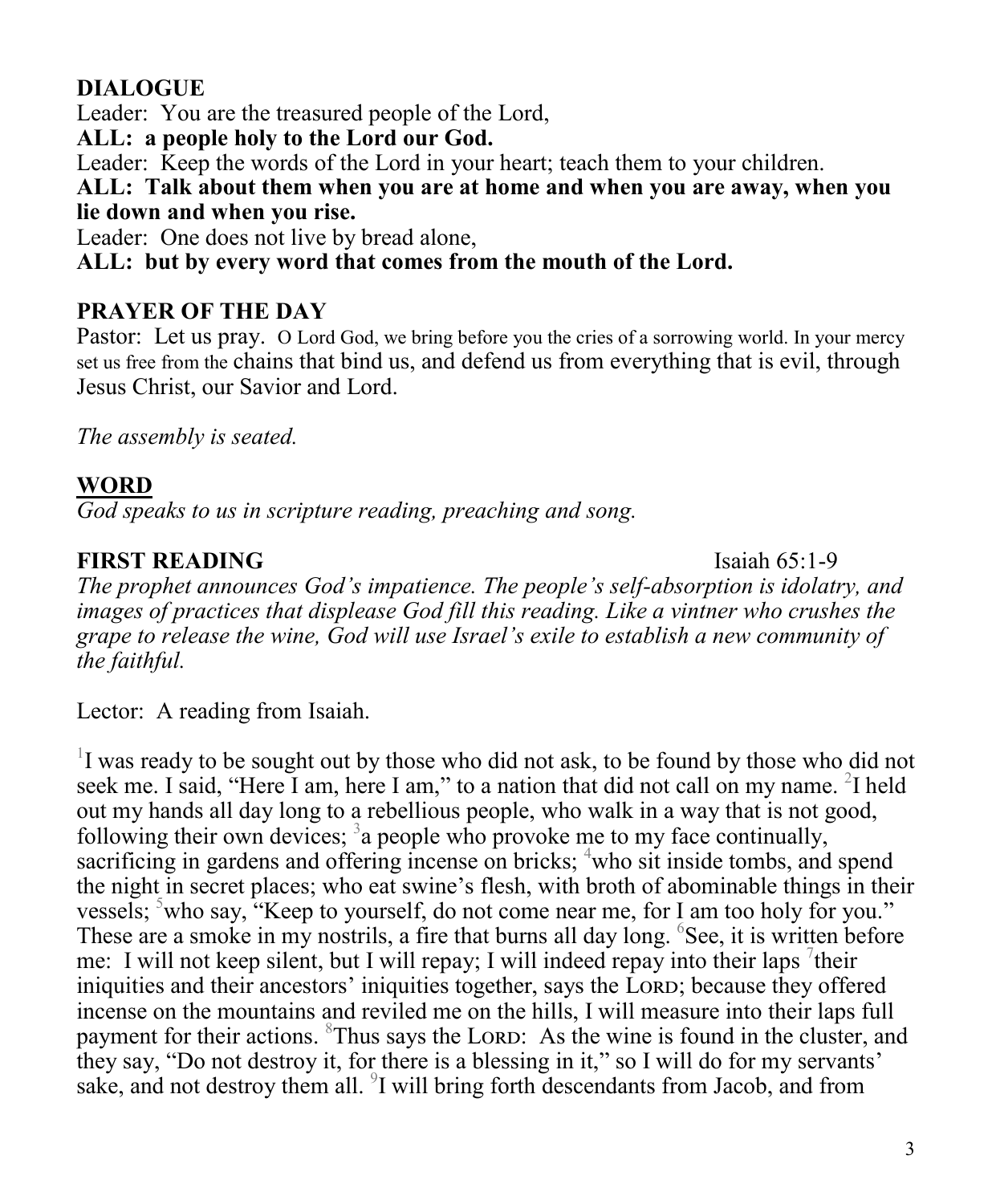Judah inheritors of my mountains; my chosen shall inherit it, and my servants shall settle there.

#### Lector: The word of the Lord. **ALL: Thanks be to God.**

#### **SECOND READING:** Galatians 3:23-29

*For Paul, baptism is a powerful bond that unites people not only with God but with other believers. Those who call themselves children of God experience a transformation that removes prejudices of race, social class, or gender in favor of true unity in Christ.*

Lector: A reading from Galatians.

 $^{23}$ Now before faith came, we were imprisoned and guarded under the law until faith would be revealed. <sup>24</sup>Therefore the law was our disciplinarian until Christ came, so that we might be justified by faith. <sup>25</sup>But now that faith has come, we are no longer subject to a disciplinarian,  $^{26}$  for in Christ Jesus you are all children of God through faith.  $^{27}$ As many of you as were baptized into Christ have clothed yourselves with Christ. <sup>28</sup>There is no longer Jew or Greek, there is no longer slave or free, there is no longer male and female; for all of you are one in Christ Jesus. <sup>29</sup>And if you belong to Christ, then you are Abraham's offspring, heirs according to the promise.

Lector: The word of the Lord. **ALL: Thanks be to God.**

*The assembly is invited to stand.*

**GOSPEL:** Luke 8:26-39 *Jesus' mission includes foreigners and his authority extends to the casting out of demons. Some who witness Jesus' work are seized with confusion and fear, but the man who was healed is commissioned to give testimony to God's mercy and power.*

Pastor: The holy gospel according to Luke. **ALL: Glory to you, O Lord.**

<sup>26</sup>Then [Jesus and his disciples] arrived at the country of the Gerasenes, which is opposite Galilee. <sup>27</sup>As he stepped out on land, a man of the city who had demons met him. For a long time he had worn no clothes, and he did not live in a house but in the tombs. <sup>28</sup>When he saw Jesus, he fell down before him and shouted at the top of his voice, "What have you to do with me, Jesus, Son of the Most High God? I beg you, do not torment me" $-$ <sup>29</sup>for Jesus had commanded the unclean spirit to come out of the man. (For many times it had seized him; he was kept under guard and bound with chains and shackles, but he would break the bonds and be driven by the demon into the wilds.)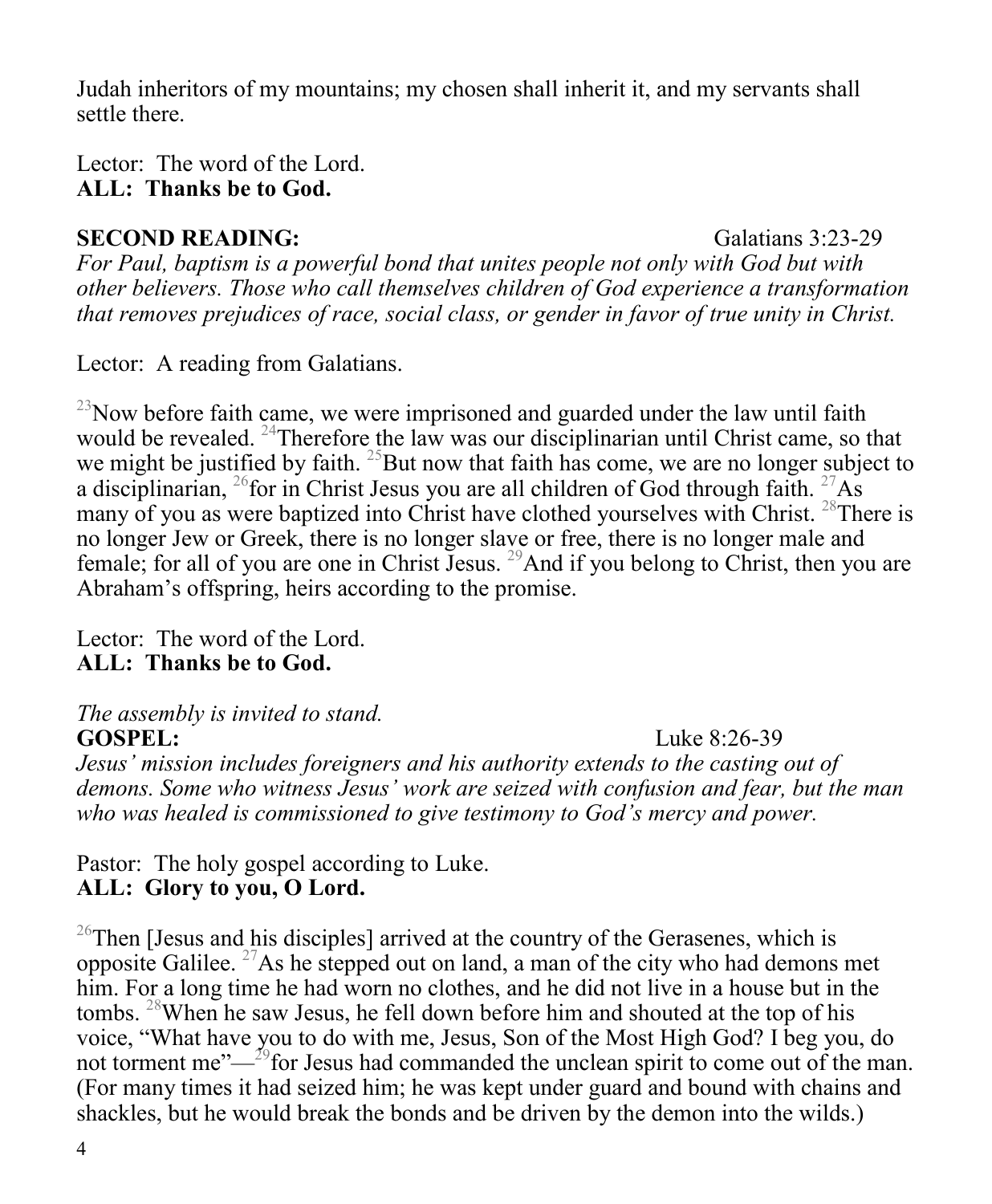$30$  Jesus then asked him, "What is your name?" He said, "Legion"; for many demons had entered him. <sup>31</sup>They begged him not to order them to go back into the abyss.

 $32$ Now there on the hillside a large herd of swine was feeding; and the demons begged Jesus to let them enter these. So he gave them permission. <sup>33</sup>Then the demons came out of the man and entered the swine, and the herd rushed down the steep bank into the lake and was drowned.

<sup>34</sup>When the swineherds saw what had happened, they ran off and told it in the city and in the country. <sup>35</sup>Then people came out to see what had happened, and when they came to Jesus, they found the man from whom the demons had gone sitting at the feet of Jesus, clothed and in his right mind. And they were afraid. <sup>36</sup>Those who had seen it told them how the one who had been possessed by demons had been healed.  $37$ Then all the people of the surrounding country of the Gerasenes asked Jesus to leave them; for they were seized with great fear. So he got into the boat and returned. <sup>38</sup>The man from whom the demons had gone begged that he might be with him; but Jesus sent him away, saying, <sup>39</sup> Return to your home, and declare how much God has done for you." So he went away, proclaiming throughout the city how much Jesus had done for him.

Pastor: The Gospel of the Lord. **ALL: Praise to you, O Christ.** *The assembly is seated*

#### **SERMON**

*The assembly is invited to stand.*  **APOSTLE'S CREED I believe in God, the Father almighty, creator of heaven and earth. I believe in Jesus Christ, God's only Son, our Lord, who was conceived by the Holy Spirit, born of the virgin Mary, suffered under Pontius Pilate, was crucified, died, and was buried; he descended to the dead.\* On the third day he rose again; he ascended into heaven, he is seated at the right hand of the Father, and he will come to judge the living and the dead. I believe in the Holy Spirit, the holy catholic church, the communion of saints, the forgiveness of sins, the resurrection of the body, and the life everlasting. Amen.**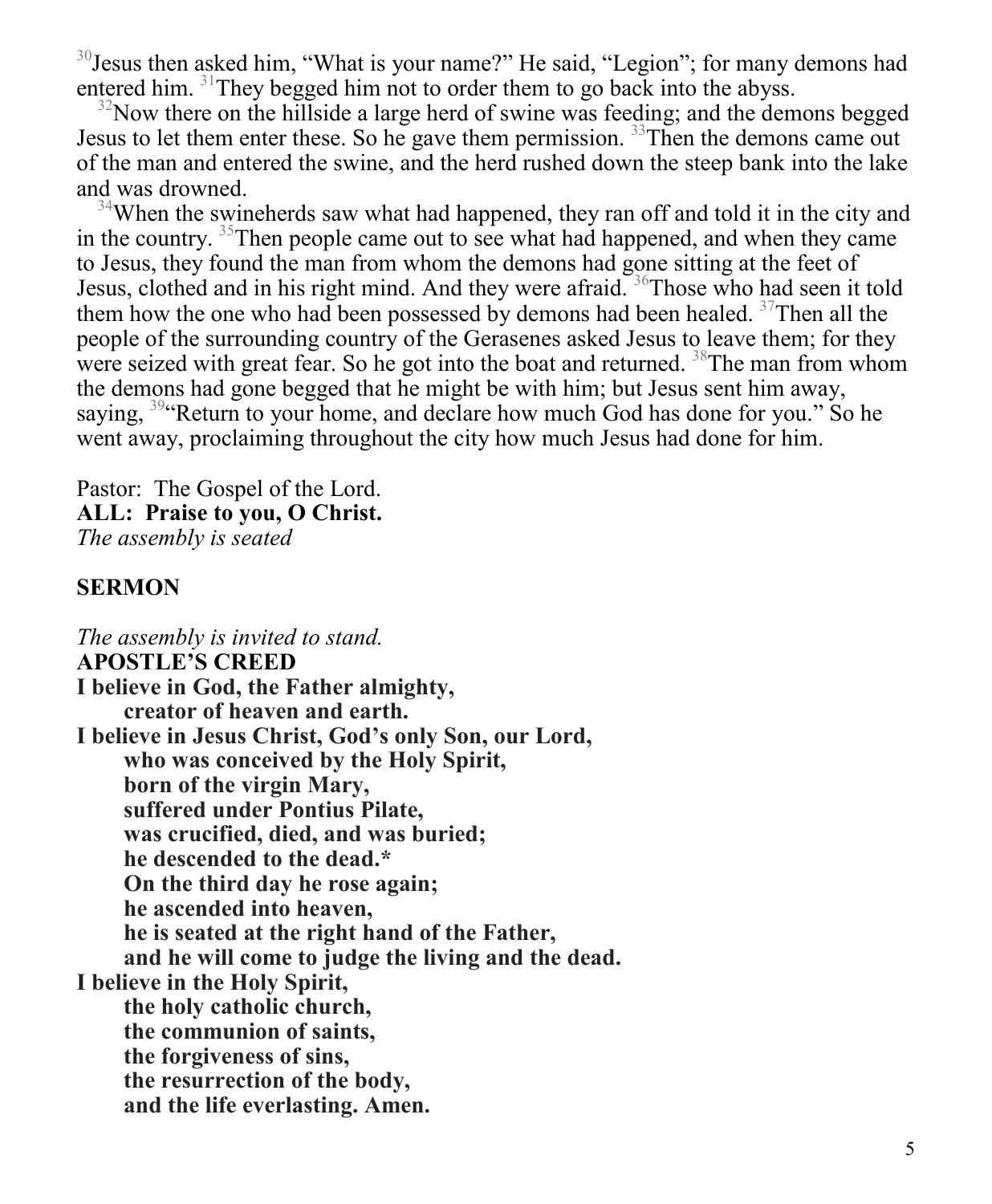#### **THE PRAYERS**

Assisting Minister: United in Christ and guided by the Spirit, we pray for the church, the creation, and all in need responding with " hear our prayer."

#### *A brief silence.*

Holy God, you hear the cries of those who seek you. Equip your church with evangelists who reveal the continuous call of your outstretched hands and your promises of a home in you. God of grace,

#### **ALL: hear our prayer.**

Assisting Minister: You hear the cries of the earth. Restore places where land, air, and waterways have been harmed. Guide us to develop and implement sources of energy and food production that do not destroy the earth. God of grace, **ALL: hear our prayer.**

Assisting Minister: You hear the cries of those who are marginalized or cast out. On this Juneteenth observance, guide us continually toward the end of oppression in all its forms, especially white supremacy. Bring true freedom and human flourishing to all your beloved children. God of grace,

#### **ALL: hear our prayer.**

Assisting Minister: You hear the cries of those who suffer. Come to the aid of all who are homeless, naked, hungry, and sick especially...those we name aloud now...and those we hold in our hearts. Bring peace to any experiencing mental illness, that they can clearly recognize your loving presence. God of grace, **ALL: hear our prayer.**

Assisting Minister: You hear the cries of those who celebrate and those who grieve on this Father's Day. Nurture mutual love and tender care in all relationships. Comfort those for whom this day brings sadness or longing. God of grace, **ALL: hear our prayer.**

Assisting Minister: We give thanks for the faithful departed whose lives proclaimed all you had done for them. At the last, unite us with them as we make our home in you. God of grace,

#### **ALL: hear our prayer.**

Pastor: God of every time and place, in Jesus' name and filled with your Holy Spirit, we entrust these spoken prayers and those in our hearts into your holy keeping. **ALL: Amen**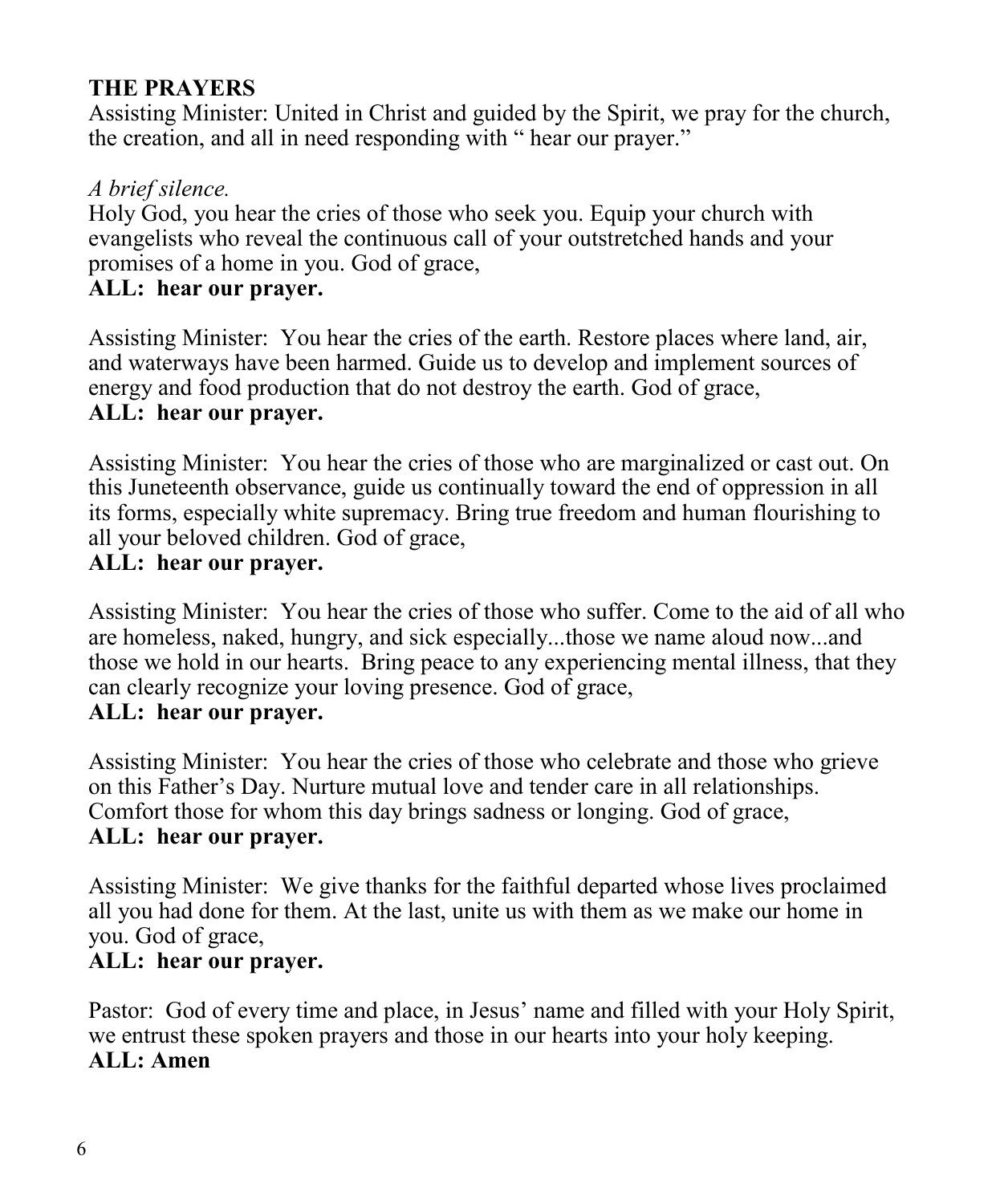#### **MEAL**

*God feeds us with the presence of Jesus Christ.* 

#### **OFFERING**

*Offering is being gathered for the mission of the church, including the care of those in need. You are invited to place your offering in one of the offering plates located in the rear of the Sanctuary or send your offering to the church office through the mail or by having your bank mail a check directly. You can also contribute using any of the electronic giving options found on our church website.* 

#### **OFFERING PRAYER**

Assisting Minister: Let us pray. God of abundance: you have set before us a plentiful harvest. As we feast on your goodness, strengthen us to labor in your field, and equip us to bear fruit for the good of all, in the name of Jesus. **ALL: Amen**

#### **THE GREAT THANKSGIVING**

Pastor: The Lord be with you.

**ALL: And also with you.**

Pastor: Lift up your hearts.

**ALL: We lift them to the Lord.**

Pastor: Let us give thanks to the Lord our God.

**ALL: It is right to give our thanks and praise.**

#### **THE PROPER PREFACE**

Pastor: It is indeed right, our duty and our joy, that we should at all times and in all places give thanks and praise to you, almighty and merciful God, through our Savior Jesus Christ; who on this day overcame death and the grave, and by his glorious resurrection opened to us the way of everlasting life. And so, with all the choirs of angels, with the church on earth and the hosts of heaven, we praise your name and join their unending hymn:

**ALL: Holy, holy, holy Lord, God of power and might, heaven and earth are full of your glory. Hosanna in the highest. Blessed is he who comes in the name of the Lord. Hosanna in the highest. Hosanna in the highest.**

#### **THANKSGIVING AT THE TABLE**

Pastor: In the night in which he was betrayed, our Lord Jesus took bread, and gave thanks; broke it, and gave it to his disciples, saying: Take and eat; this is my body, given for you.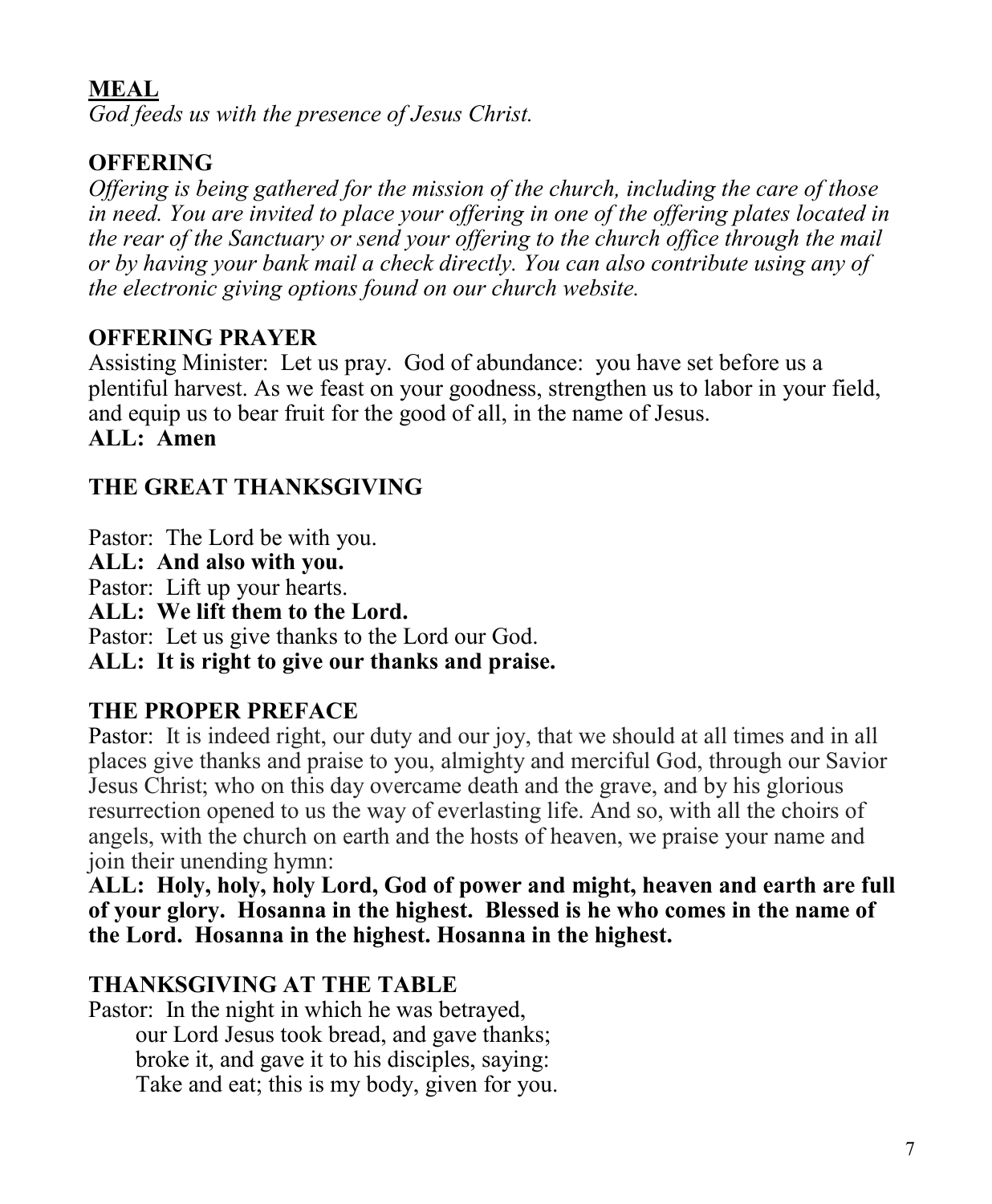Do this for the remembrance of me.

Again, after supper, he took the cup, gave thanks, and gave it for all to drink, saying: This cup is the new covenant in my blood, shed for you and for all people for the forgiveness of sin. Do this for the remembrance of me.

#### **THE LORD'S PRAYER**

**ALL: Our Father, who art in heaven, hallowed be thy name, thy kingdom come, thy will be done, on earth as it is in heaven. Give us this day our daily bread; and forgive us our trespasses, as we forgive those who trespass against us; and lead us not into temptation, but deliver us from evil. For thine is the kingdom, and the power, and the glory, forever and ever. Amen.**

#### **COMMUNION INVITATION**

Pastor: God invites you to this table of bounty. Come, the banquet is ready.

#### *The assembly is seated.* **DISTRIBUTION OF COMMUNION**

*All who are guided by faith to receive the Lord's Supper are welcome at Christ's table. We give thanks as we receive the real presence of our resurrected Lord in, with, and under the bread and the wine. Communion will be distributed continuously, in household groups, under the direction of the usher. Take an empty cup to receive from a pouring chalice (let the communion assistant know if you prefer grape juice). Please let the pastor know if you require a gluten free host. When giving the bread and cup, the communion ministers say "The body of Christ, given for you. The blood of Christ, shed for you." and each person may respond, "Amen". Worshippers who are not yet communing are invited to come forward for a blessing.* 

*After all have communed the assembly is invited to stand.* **TABLE BLESSING**

Pastor: The Body and Blood of our Lord, Jesus Christ, strengthen you and keep you in Christ's Grace. **All: Amen.**

#### **PRAYER AFTER COMMUNION**

Assisting Minister: Life-giving God, through this meal you have bandaged our wounds and fed us with your mercy. Now send us forth to live for others, both friend and stranger, that all may come to know your love. This we pray in the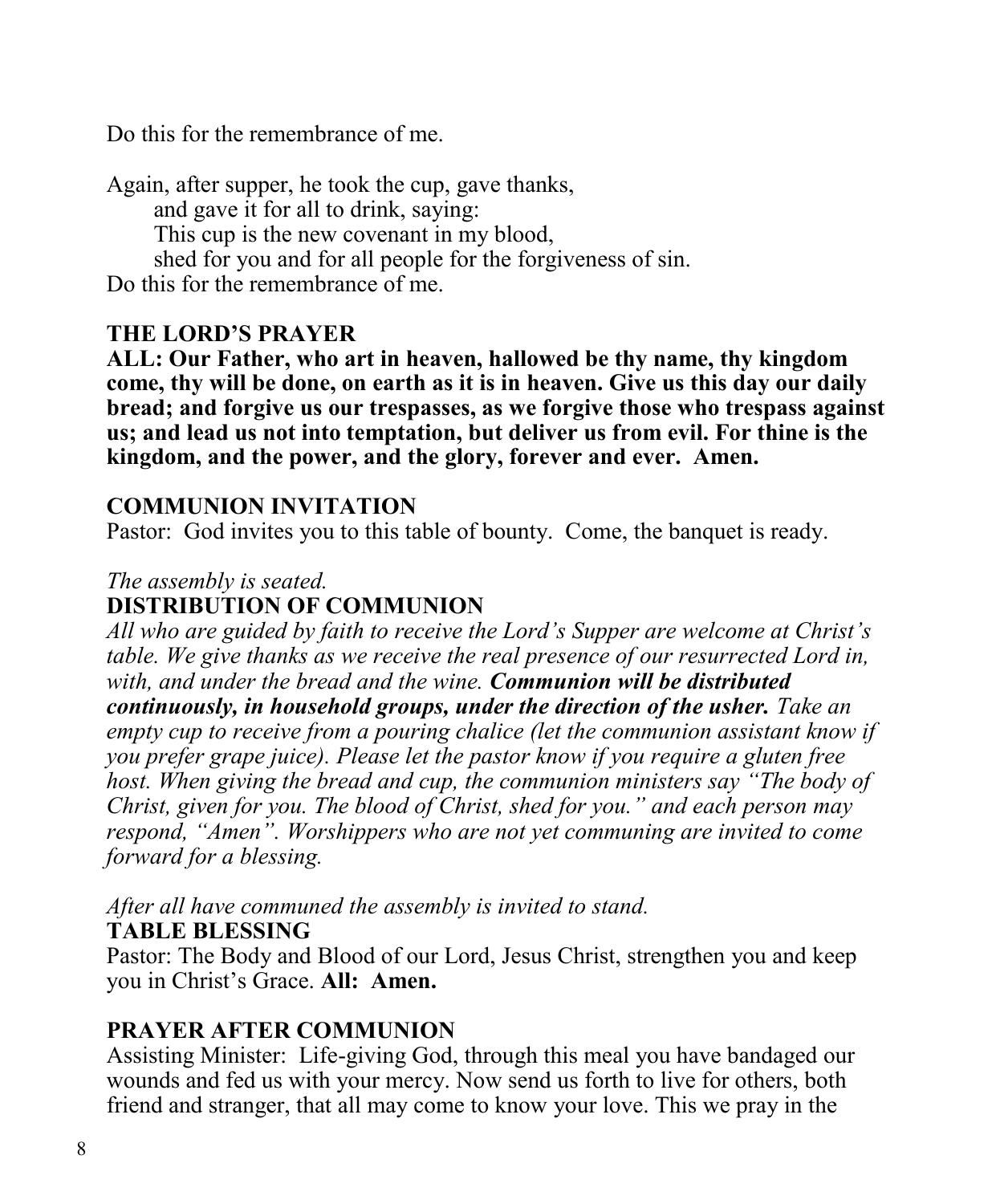name of Jesus. **ALL: Amen.**

#### **SENDING**

*God blesses us and sends us in mission to the world.*

#### **BLESSING**

Pastor: The God of peace, Father, + Son, and Holy Spirit, bless you, comfort you, and show you the path of life this day and always.

#### **ALL: Amen**

#### **DISMISSAL**

Assisting Minister: Go in peace. Love your neighbor. **ALL: Thanks be to God.**

#### **SHARING OF THE PEACE**

Pastor: The peace of Christ be with you always. **ALL: And also with you.**

#### **Upcoming Commemorations**

#### **Tuesday, June 21, 2022**

Onesimos was born in Ethiopia. Captured, enslaved, and taken to Eritrea, he was there freed by Swedish missionaries. He translated the Bible into his native Oromo and returned to preach there.

### **John the Baptist**

#### **Friday, June 24, 2022**

John said, "[Jesus] must increase, but I must decrease." And so his birth is celebrated half a year before Jesus', just as the daylight in the northern hemisphere begins to wane. Jesus honored John as being the greatest prophet.

#### **Presentation of the Augsburg Confession, 1530 Saturday, June 25, 2022**

On this day in 1530 the German and Latin editions of the Augsburg Confession were presented to the Emperor Charles of the Holy Roman Empire. The Augsburg Confession was written by Philipp Melanchthon and endorsed by Martin Luther, and consists of a brief summary of points in which the reformers saw their teaching as either agreeing with or differing from that of the Roman Catholic Church of the time.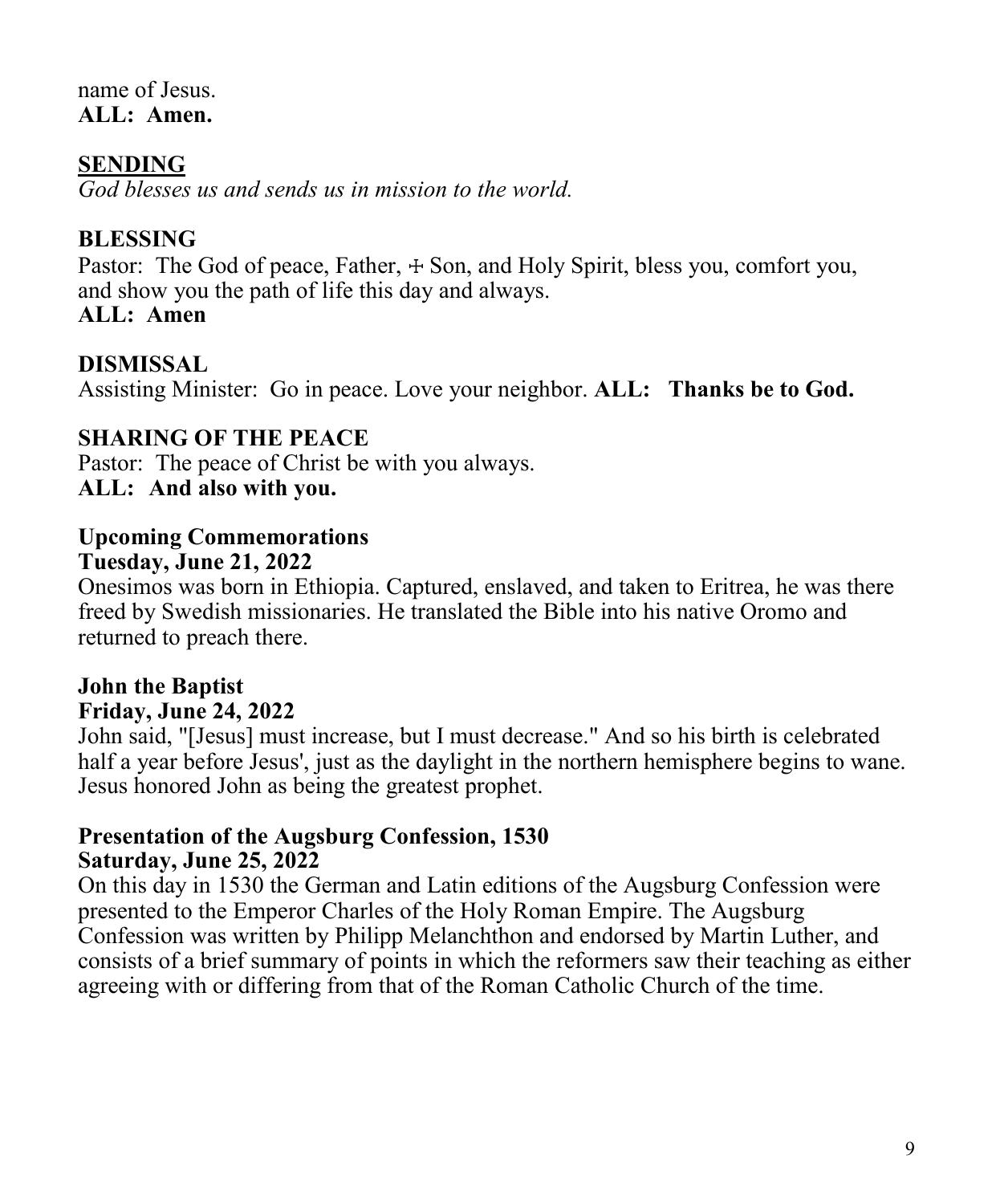*Altar Flowers -* The altar flowers this Sunday are given to the glory of God by Ray Kratz and Kelly Daly in honor of their daughter Charlotte Westerfer's birthday.

#### **CHRISTIAN EDUCATION**

Sunday school and Adult Forum will be on Summer recess. Enjoy your Summer and we will see you in the Fall for Rally Day.

#### **SUMMER WORSHIP SCHEDULE**

June12 through September 4 the worship schedule will be at **8:15 AM** - Spoken Liturgy with Holy Communion and **10:00 AM** - Bread of Life Liturgy with Holy Communion.

#### **WURFFEL FUND COLLEGE LOAN**

It is the time of year for the Wurffel Fund College Loan applications. Bishop Bartholomew's letter can be found here: https://bit.ly/Bishopletter, for information about the loan/scholarship. To access the loan instructions and application package use this link: https://bit.ly/Wurffelloaninstapplica. Applications are due no later than **July 1.** 

#### **JOSEPH'S HOUSE BREAKFAST CASSEROLES**

Joseph's House continues its ministry to feed the homeless in Camden. Thank you to the "Casserole Crew" for their support. **The next opportunity to provide twelve (12) breakfast casseroles is Thursday, June 23.** Please sign up using the new digital link: https://bit.ly/jhbc\_June22. Casseroles can be dropped off at the Elkins Road door on June 23 from 10:00 AM to 12:00 Noon.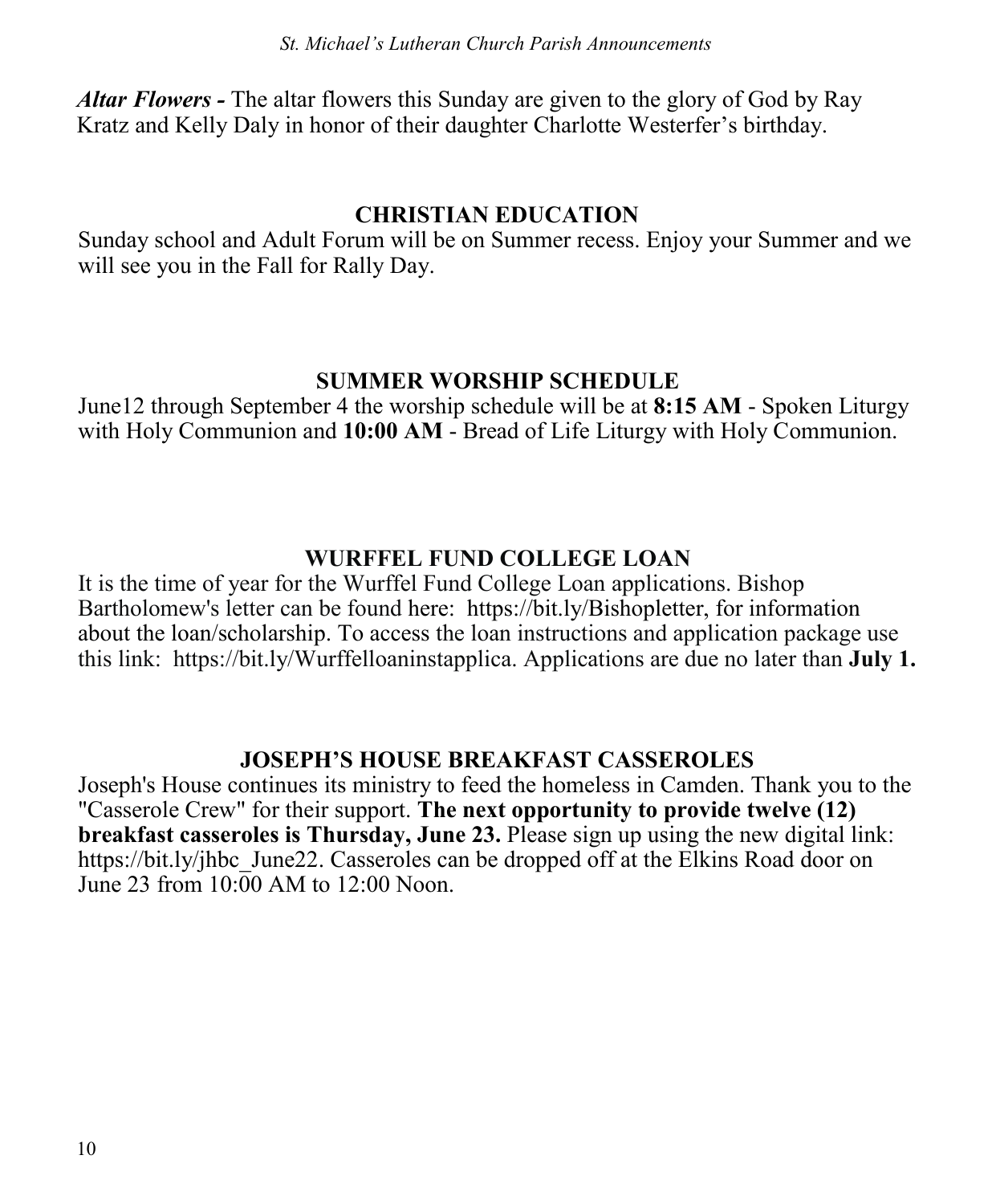#### **SUMMER CAMP AT CROSS ROADS**

Cross Roads offers unique summer camp programs for youth and families. Campers encounter God in nature, in worship, and in relationships during their time at camp. Our amazing summer staff of young adults create an environment for personal growth, wholesome fun, and an experience of genuine community.

**Youth Camp (Grades 2-8): Multiple Weeks High School Week (Grades 9-12): July 10-16 Adventure Camp (Grades 4-8): July 17-23 Leaders In Training (Grade 11): July 31-Aug. 13 S.E.E.K. (Grades 8-10): July 31 – Aug. 13 Family Camp: August 14-19 Family Camp Weekend: August 19-21**

Reach out to the Bruesehoff Family if you have any questions about camp talk to Pastor Chris about financial resources that are available. For more Information go to[:](http://r20.rs6.net/tn.jsp?f=001p59XbXimv0I8xhlt8iYO7iGAu891L5NsEPCmQ3eMbkeK392YMtlR91xDTg_ht2yqimBUdCz9qDAN-7LiKC974kCDYldlnGNzAqP9G4IZYjqKMrqHUlXbf-dHCEdMjyve4AYlKBkjKLjz9PIsbEZ9hs-1Lv1TQhGJ&c=S-n1qoC6au4wf8ApNKt9ipfXfWdxawlWPJU5tux6ubZ7NX8L4BlJMQ==&ch=kmEY4)  [www.crossroadsretreat.com/](http://r20.rs6.net/tn.jsp?f=001p59XbXimv0I8xhlt8iYO7iGAu891L5NsEPCmQ3eMbkeK392YMtlR91xDTg_ht2yqimBUdCz9qDAN-7LiKC974kCDYldlnGNzAqP9G4IZYjqKMrqHUlXbf-dHCEdMjyve4AYlKBkjKLjz9PIsbEZ9hs-1Lv1TQhGJ&c=S-n1qoC6au4wf8ApNKt9ipfXfWdxawlWPJU5tux6ubZ7NX8L4BlJMQ==&ch=kmEY4)

#### **EASTERN EUROPE CRISIS RESPONSE**

Lutheran Disaster Response is joining companion churches and partners in response to this crisis. These partners provide immediate support and supplies. Presiding Bishop Elizabeth Eaton has joined other religious leaders from Europe and around the globe in issuing an interfaith call for peace in the region.

There are ways to help in support of those in Ukraine, Russia and neighboring countries affected by this crisis. Please pray for healing, peace and hope in their time of need. An offering labeled "Eastern Europe Crisis Response" can be placed in the offering plate in the rear of the Sanctuary or sent to the church office through the mail or by having your bank mail a check directly. You can also contribute using any of the electronic giving options found on our church website.